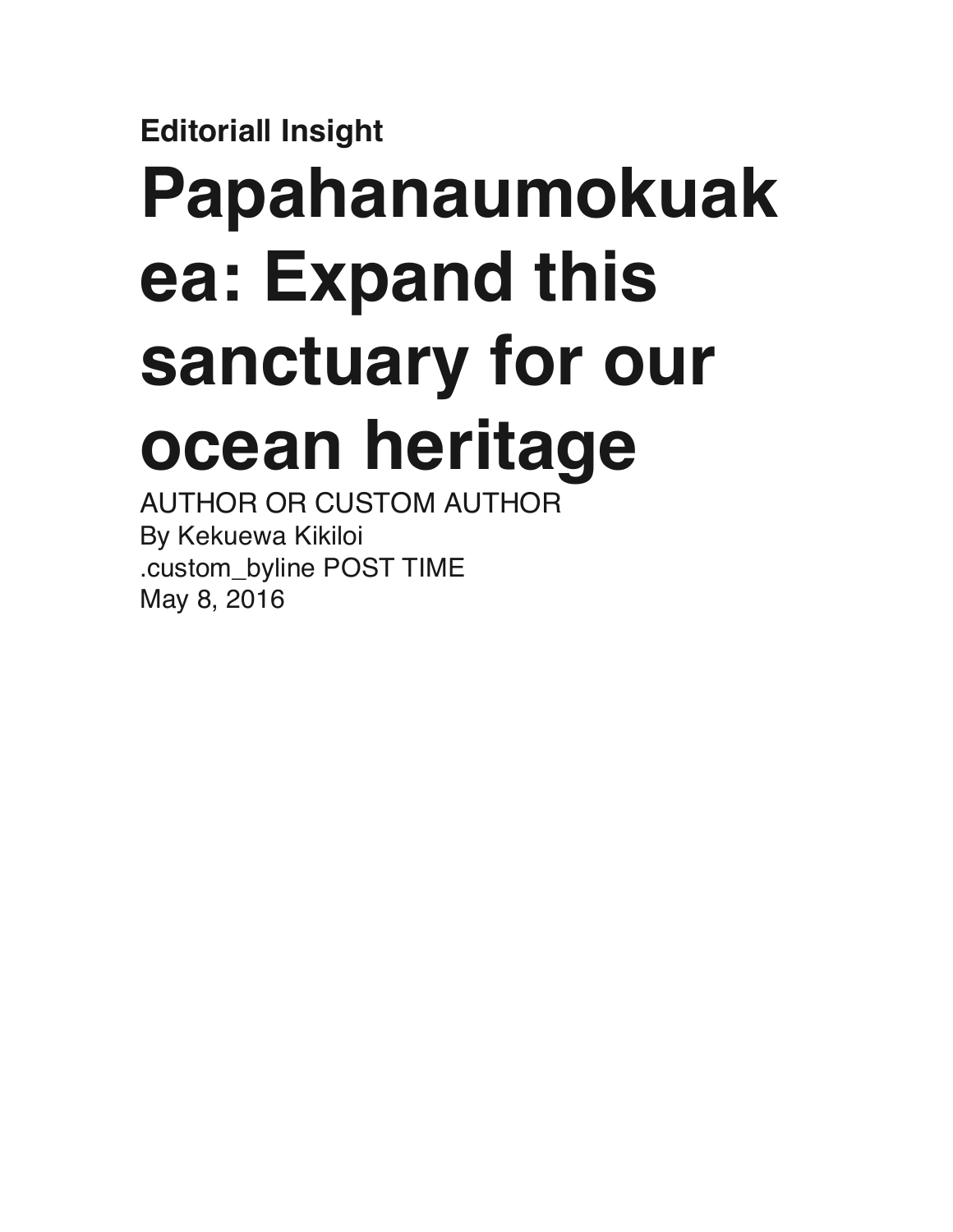

• **COURTESY PHOTOKekuewa Kikiloi, Ph.D., chairs the Northwestern Hawaiian Islands Native Hawaiian Cultural Working Group (CWG) and is assistant professor at Kamakakuokalani Center for Hawaiian Studies at the University of Hawaii-Manoa. The CWG is made up of about 50 individuals, including Hawaiian kupuna, researchers, educators, community organizers, advocates and cultural practitioners.**

•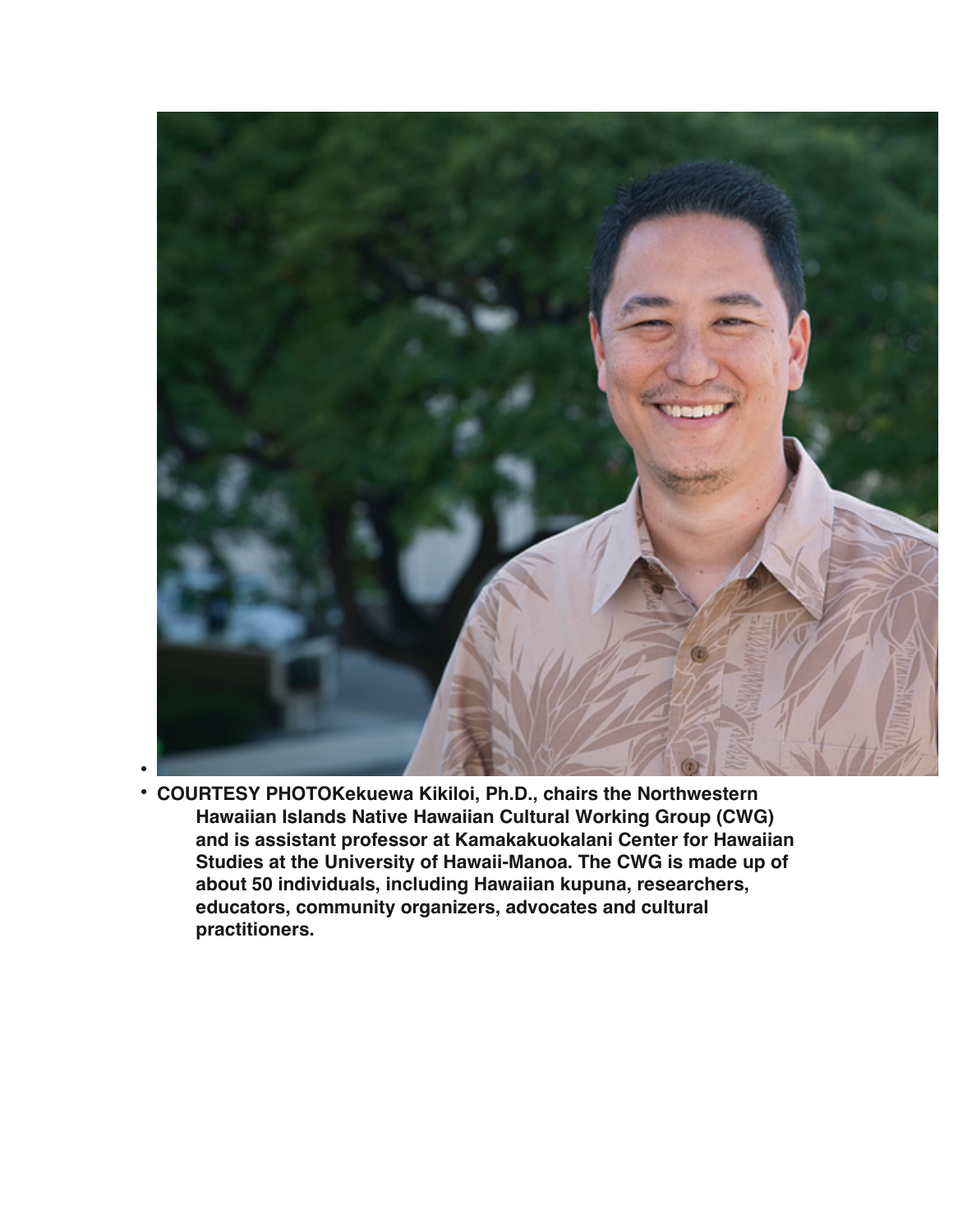

• • **NATIONAL OCEANIC AND ATMOSPHERIC ADMINISTRATIONFish could be seen on a deep coral reef at Pearl and Hermes Atoll in the Papahanaumokuakea Marine National Monument. The monument encompasses the Northwestern Hawaiian islands, which consist of islands and atolls that stretch 1,200 nautical miles northwest of Kauai and Niihau.**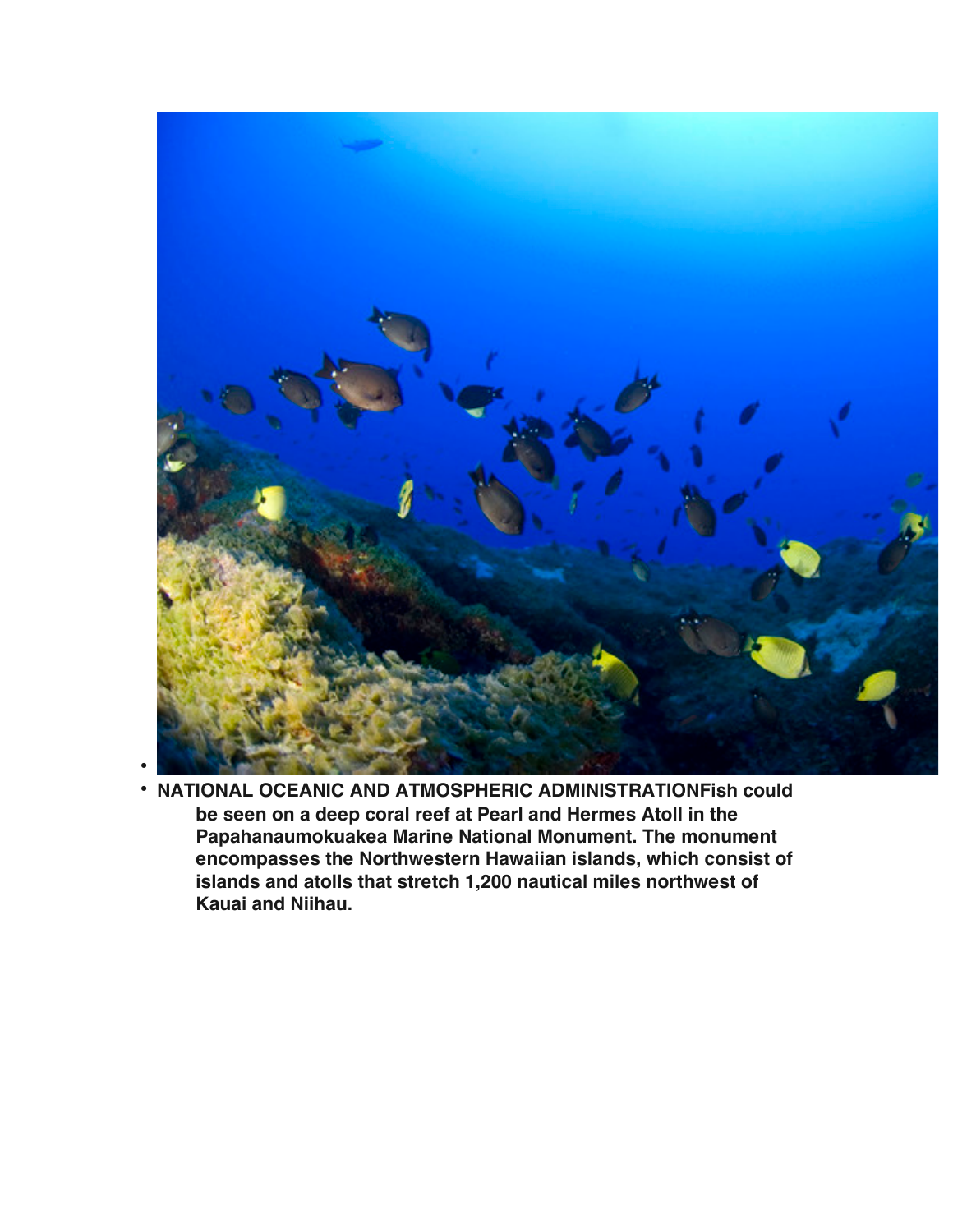

• **STAR-BULLETIN / 2004The voyaging canoe Hokule'a arrived at Keehi Lagoon from Kauai after a voyage to the Northwestern Hawaiian Islands called "Navigating Change" in 2004.**

The vision for a new Hawaii embraces the expansion of the Papahanaumokuakea Marine National Monument (PMNM). It's a vision that is urgent in the eyes of our generation, regarding a deep concern for Oceania and the growing need to return to a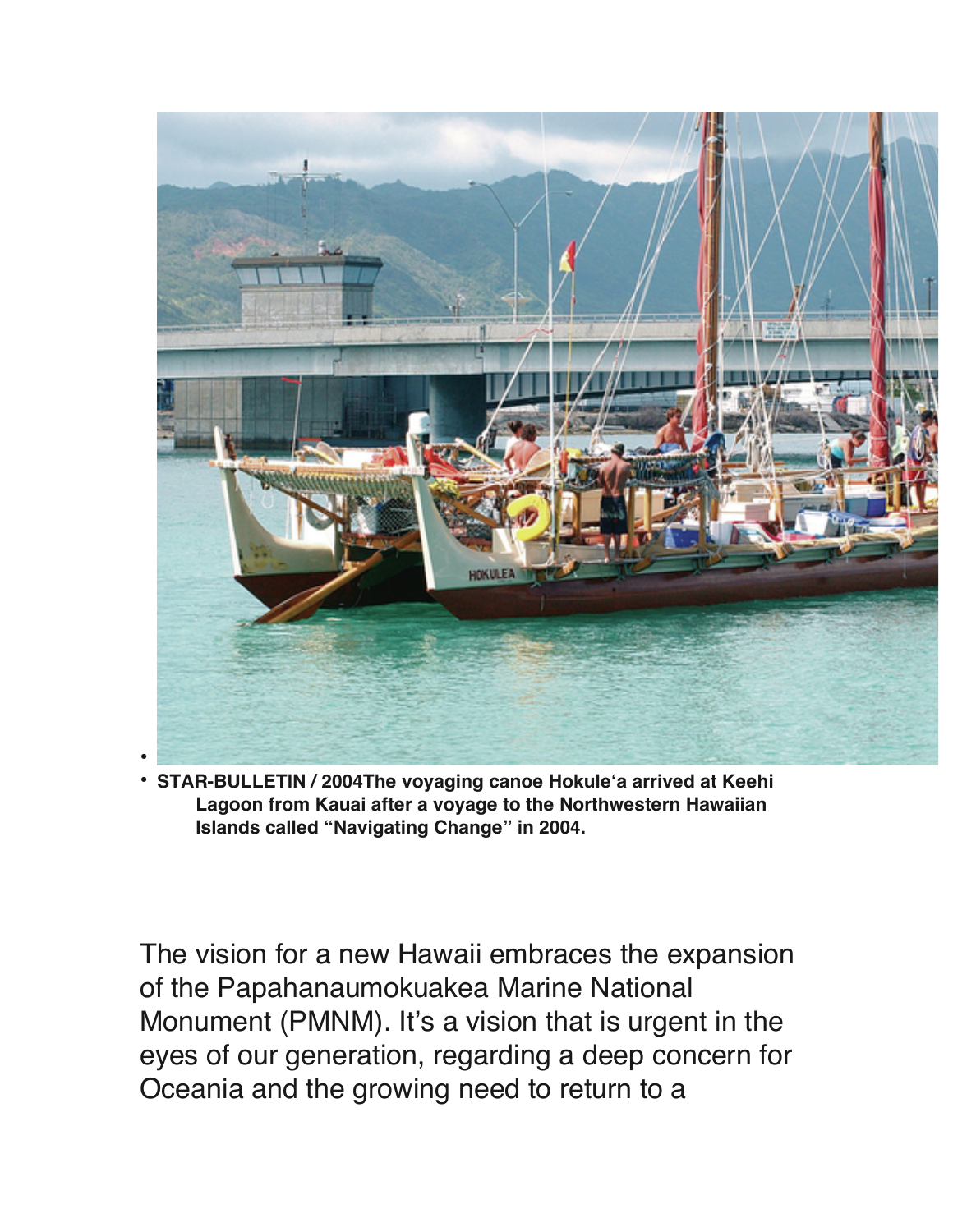traditional understanding of our seascapes as a key part of our distinctive identity and heritage.

Papahanaumokuakea is rooted in our creation and origins, as a cosmological place where all life began, and returns after death; surely this is worthy of full protection.

The ocean is not an empty space, but a living entity, a godly deity, imbued with cultural meaning and a home for a host of marine, terrestrial and avian life that are connected to us through genealogy and ecological kinship. Our responsibility lies in protecting these biocultural resources, and the places they inhabit and call home. It is in this context, Hawaiians have taken on the role of kia'i kai, guardians of the ocean. Our passion to expand the conservation area is driven by our Hawaiian worldview that man and nature are not separate entities but rather related parts of a unified whole. The health of one is intrinsically related to the health of the other.

Papahanaumokuakea is the only intact cultural voyaging seascape in our islands. This expansive ocean environment was the setting for ancient Hawaiian chiefs to voyage back and forth between the main Hawaiian Islands and the Northwestern Islands over the course of a 400-year period in traditional times.

Today, this region is a critical training ground for the ongoing survival of two major living traditions: Hawaiian voyaging and wayfinding.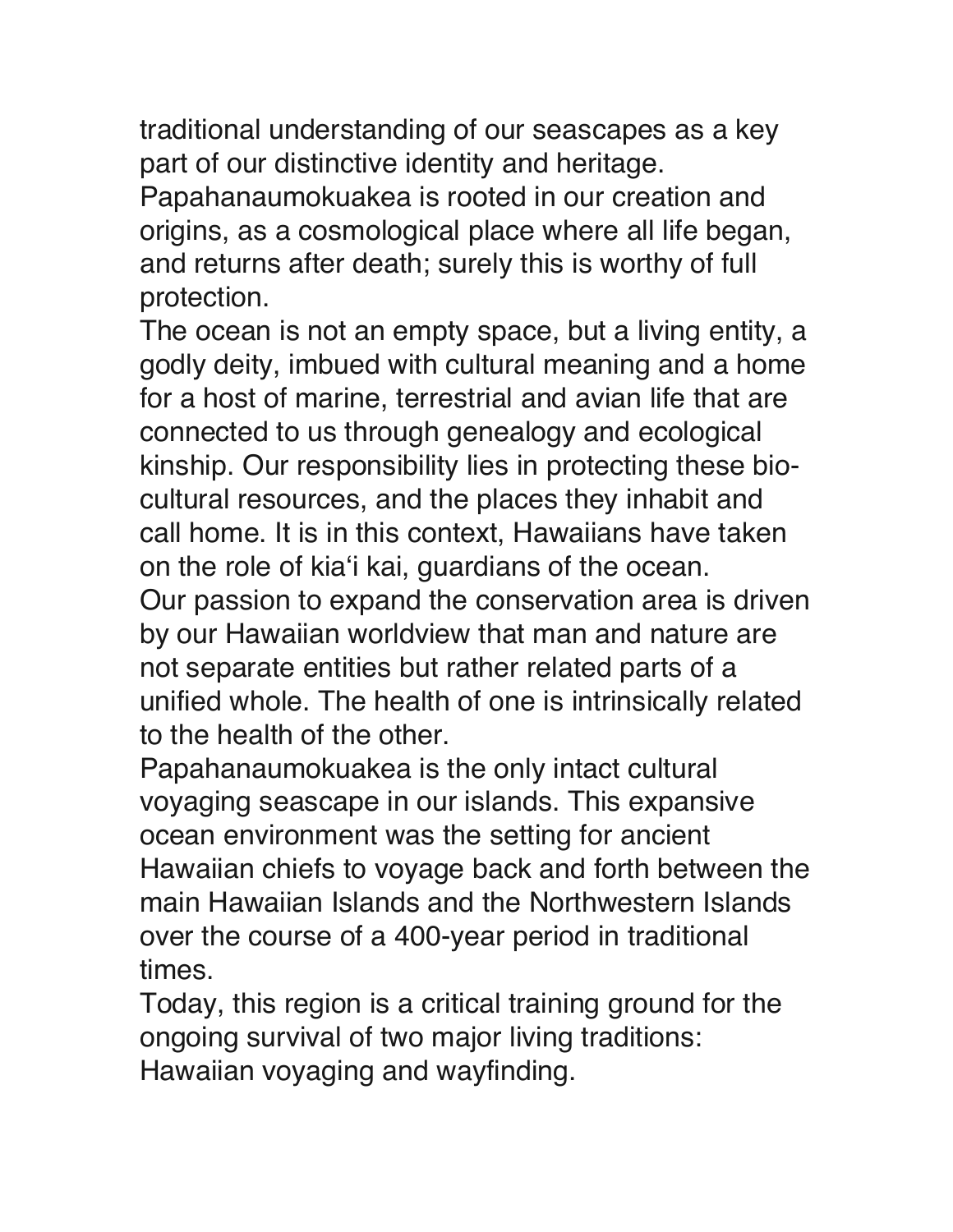This traditional practice of non-instrument navigation, relied upon observations of the natural environment, often missed by modern sailors, such as the sun, star lines, cloud clusters, and more importantly, biological indicators that can expand island targets such as sea marks — distinctive natural occurrences along sea routes such as regions where certain fish species leap above the waters surface  $-$  or a zone of plentiful marine or avian life.

The voyaging canoe, Hokule'a, has been vital in the establishment of the various layers of protection for Papahanaumokuakea.

Under the banner called "Navigating Change," Hokule'a became an ambassador for ocean protection advocating for the people of Hawaii to use the Northwestern Hawaiian Islands as an indicator and goal of what our home ocean waters in the main Hawaiian islands could be — if we take care of it.

Today, with Hokule'a's Malama Honua Worldwide Voyage, the expansion of Papahanaumokuakea is in line with demonstrating Hawaii's commitment to establish a pu'uhonua, a sanctuary for ocean heritage.

Over the past 15 years the Hawaiian community has been the strongest voice in advocating for this sacred place and its protection — and it has been met with unprecedented success — from the establishment of the Coral Reef Ecosystem Reserve in 2000, to the State Marine Refuge in 2005, the Marine National